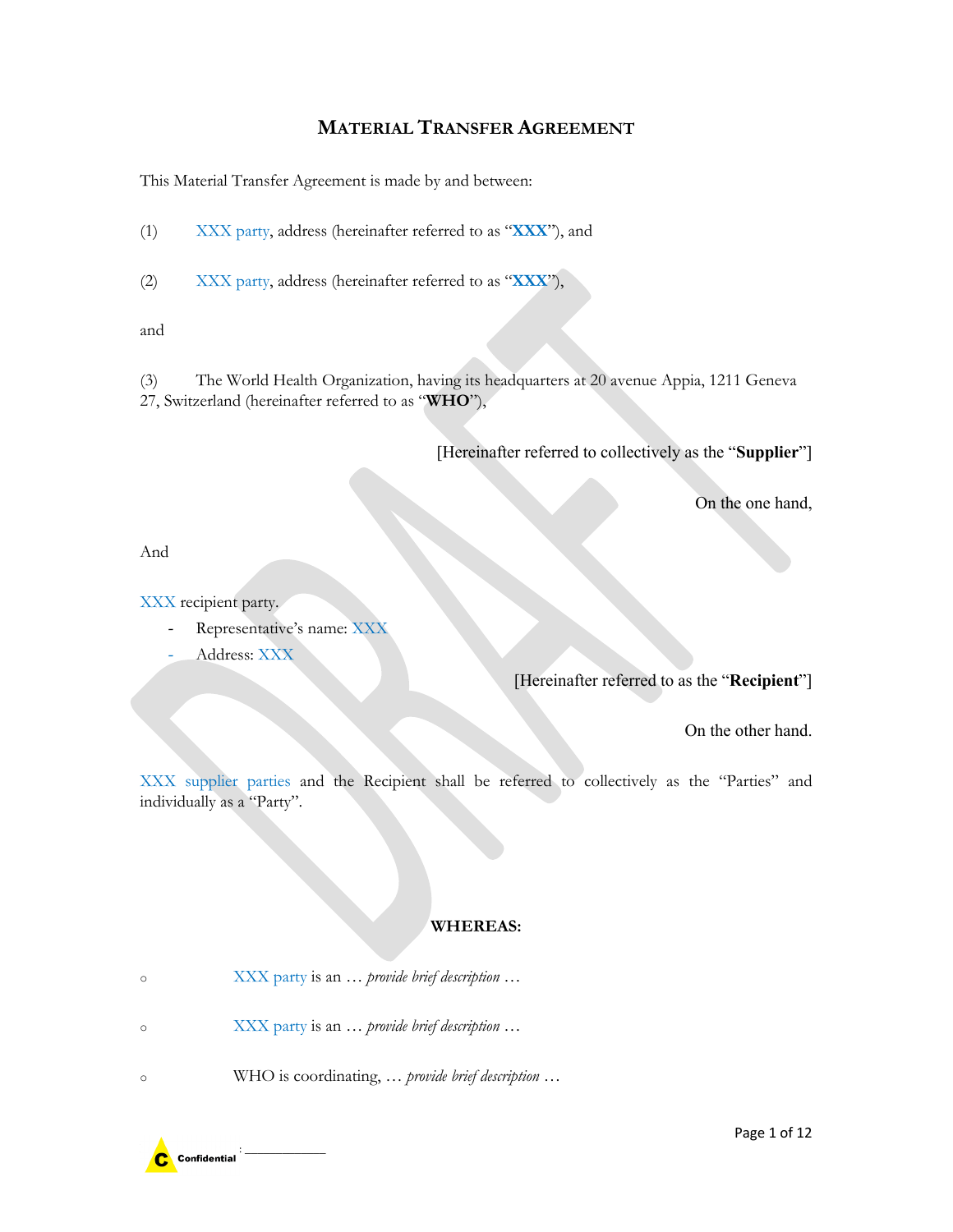| $\circ$ | Recipient is a  provide brief description of recipient and role in this collaboration                                                                                         |
|---------|-------------------------------------------------------------------------------------------------------------------------------------------------------------------------------|
| $\circ$ | Provide brief description of the collaboration and the role of each party and how they will work together                                                                     |
|         | .                                                                                                                                                                             |
| $\circ$ | Define the purpose and scope of the collaboration associated with this MTA ("Purpose" or<br>'Project'').                                                                      |
|         |                                                                                                                                                                               |
| $\circ$ | The Supplier wishes to collaborate with the Recipient in the implementation of the<br>Purpose/Project In particular, Recipient has agreed to conduct the abovementioned       |
|         | laboratory analyses, as more fully described in Annex 1.                                                                                                                      |
| $\circ$ | The Parties therefore wish to enter into this agreement setting out the general terms                                                                                         |
|         | and conditions pursuant to which the Supplier agrees to provide Material, Data Set(s)<br>and other Confidential Information (as hereinafter defined) to the Recipient for the |
|         | exclusive purpose of the Project (the "Agreement").                                                                                                                           |
|         |                                                                                                                                                                               |

**NOW, THEREFORE**, in consideration of the mutual promises set forth, the Parties hereto agree as follows:

## **1. DEFINITIONS**

In this Agreement, the following capitalised terms, whether used in the singular or plural, shall have the meanings set forth below:

"Agreement" means this Material Transfer Agreement and all its annexes;

"Confidential Information" means any and all information (in any form whether verbal, written, visual, electronic or otherwise) provided in the context of this Agreement and described by the Party providing it as confidential, and includes the Material and Data Set(s) as well as any information relating thereto.

"Effective Date": the last date of signature of the Agreement by the Parties.

"Host Country" is XXX (formal name of country) where Material and Data Set(s) have been collected or originate from.

"Human Biological Material" means any material that comes from a person (e.g., blood, body fluids, tissue samples, microbiological isolates, urine, excrements, strains etc.).

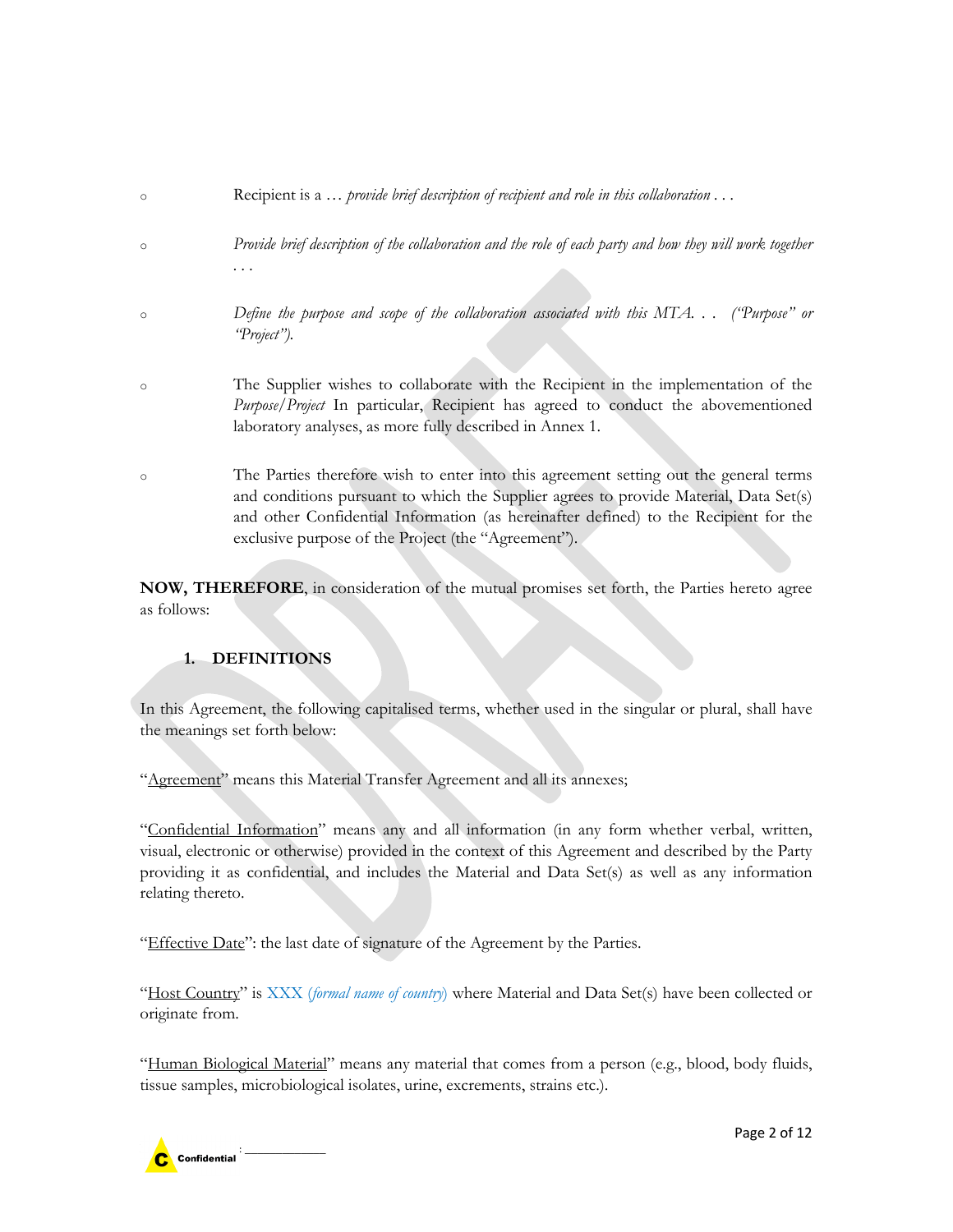"Party" shall have the meaning set forth in the introductory paragraph;

"Intellectual Property" means any patentable inventions or any other proprietary rights that are conceived or reduced to practice by or on behalf of Recipient, in connection with or as a result of the Project (hereafter "Inventions"), and (ii) any data, results, know-how, and other intellectual property that are not Inventions and that are generated by or on behalf of Recipient, in connection with or as a result of the Project(hereafter "Know-How').

"Materials and Data Set(s)" shall have the meaning set forth in the recitals;

"Personal Data" includes any subset of health information, including demographic information that identifies an individual, directly or indirectly (or there is a reasonable basis to believe that the information can be used to identify an individual); and in particular by reference to an identification number or one or more factors specific to his physical, physiological, mental, economic, cultural or social identity (e.g. name and first name, address; GPS coordinates; contact details; in some cases date of birth, biometrics or medical data, initials can also be an identifier);

"Publication" means any abstracts, reports, external communication, websites, presentations or other peer-reviewed scientific publications that contain Results as hereinafter defined;

"Results" means the information, data, results, Intellectual Property generated in connection with or as a result of the Project.

"Project" shall have the meaning set forth in the recitals;

"Representative(s)" means directors, officers, employees, agents, contractors, consultants or affiliated students of the Recipient who are directly engaged in performing the Project under the control of the Recipient;

"Third Party" means any entity or person other than the Parties.

## 2. **SUPPLY OF MATERIAL AND DATA SET (S)**

2.1 The Supplier may from time to time provide to the Recipient Material and Data Set(s) and other Confidential Information pursuant to the terms and conditions of this Agreement.

2.2 In order to ensure that medical confidentiality and privacy of patients are fully respected, Parties agree that Material and Data Set(s) and the other Confidential Information shall contain no Personal Data. The Supplier shall ensure that Material and Data Set(s) and the other Confidential Information contain no Personal Data *prior* to any disclosure or transmission of Material and Data Set (s) and other Confidential Information.

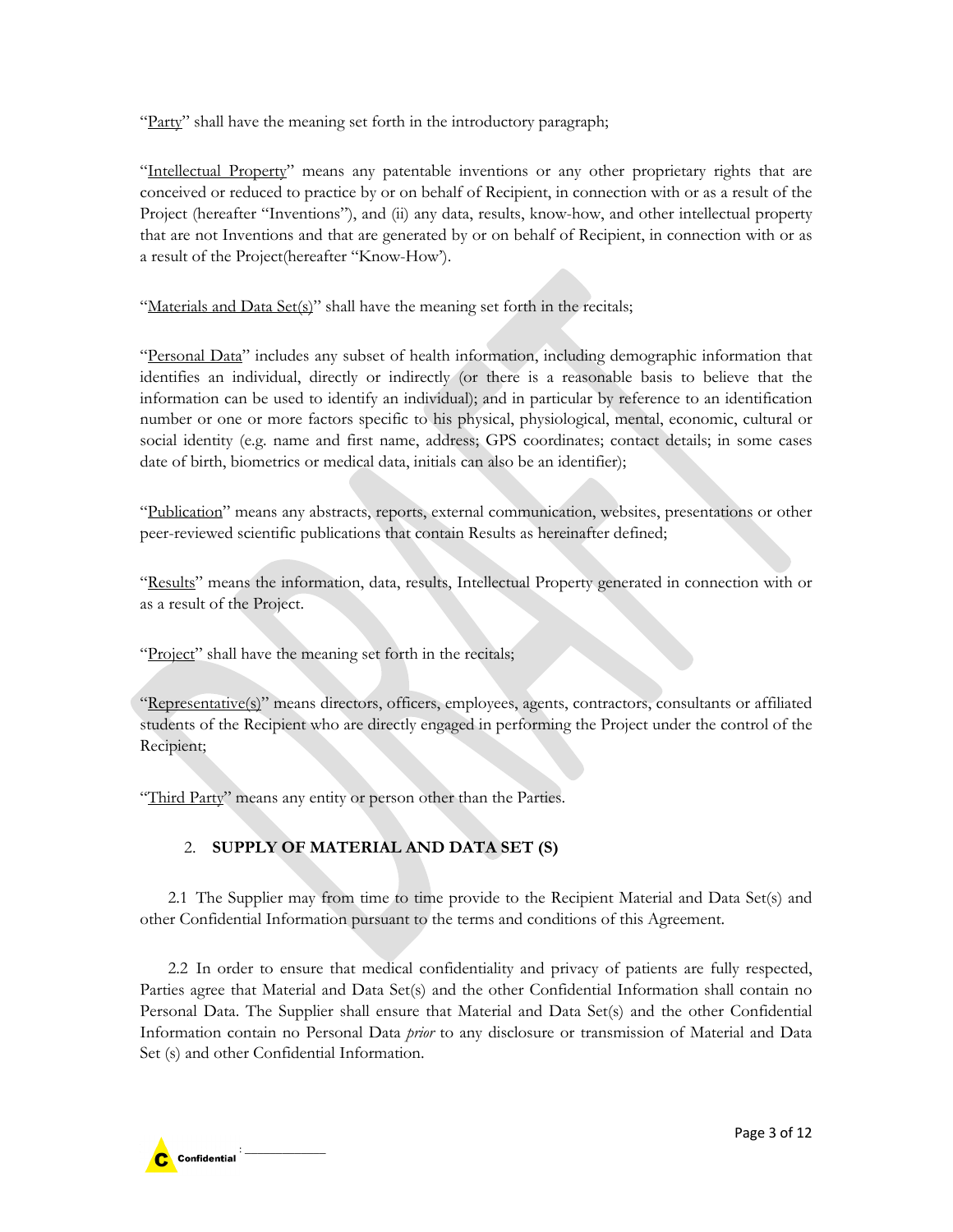### **3. AUTHORISED USE AND ACCESS OF MATERIAL AND DATA SET (S) AND OTHER CONFIDENTIAL INFORMATION**

3.1 The Recipient shall hold and maintain in confidence all Confidential Information . In this connection, the Recipient shall:

- i) take all reasonable measures to keep such Confidential Information confidential, including taking such action as may be appropriate to prevent the unauthorized access, use or disclosure of the Confidential Information;
- ii) use the Confidential Information **solely** for carrying out the Project and only to the extent that is reasonably necessary to achieve the Project objectives and not for any other purpose. (Any other use or transfer to any Third Party (other than Representatives pursuant to Section 3.3 below) of the Material and Data Set(s) or the other Confidential Information by the Recipient requires the prior and written approval of the Supplier and, as required by applicable laws, the competent authorities in the Host Country.); and
- iii) only disclose the Confidential Information to those persons who have a need to know or are authorized to receive the Confidential Information under the terms of this Agreement, and who are bound by similar obligations of confidentiality and restrictions on use as contained herein.

3.2 In addition, the Recipient acknowledges and agrees that the use or transfer of Material and Data Set(s) or the other Confidential Information may require the prior authorization of competent authorities in the Host Country, including with respect to Project that are not regulated as medical research in the country of the Recipient or that do not require prior authorization under the legislation of the country of the Recipient. Supplier shall use reasonable efforts to obtain any required authorizations as needed for the Project prior to sending Material and Data Set(s) or other Confidential Information to Recipient or Recipient's designated subcontractor for the Project. Without limitation to the provisions of the preceding sentences, the Recipient agrees not to use or store the Material and Data Sets at any facility outside of the control of the Recipient unless authorized by Supplier.

3.3 The Recipient shall only authorise access to the Confidential Information to its Representatives whose knowledge is necessary to enable the Recipient to carry out the Project, and shall guarantee that such use by its Representatives shall be consistent with the assurances and obligations set forth in this Agreement. Prior to disclosing any Confidential Information to any of its Representatives, the Recipient shall obtain their written agreement and undertaking to maintain and preserve the confidentiality of the Confidential Information and to comply with each of the terms and provisions of the Agreement.

3.4 Notwithstanding the foregoing, there shall be no obligations of confidentiality or restrictions on use if and to the extent the Recipient can demonstrate that:

> (i) the information is publicly available, or becomes publicly available otherwise than by action of the Recipient; or

> (ii) the information was already known to the Recipient (as evidenced by its written records) prior to its receipt hereunder; or

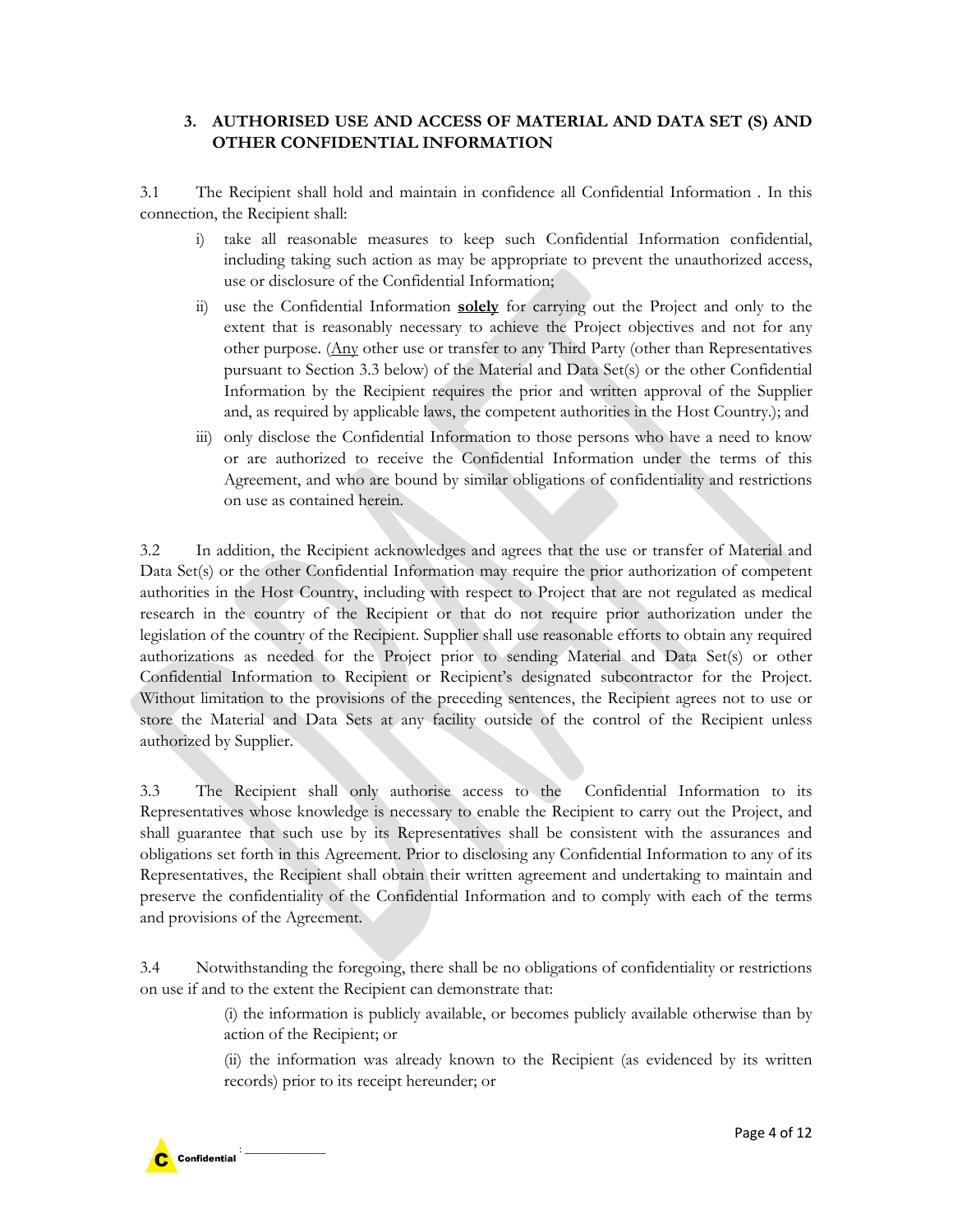(iii) the information was received, without an obligation of confidentiality, from a third party not in breach of an obligation of confidentiality, or

(iv) the Recipient is required to disclose the Confidential Information in order to comply with applicable laws or regulations or with an order of a competent court or public authority, provided that the recipient will in such event promptly notify the Supplier in writing of such obligation and shall provide adequate opportunity to the Supplier to object to, or restrict, such disclosure or request confidential treatment thereof.

3.5 Unless different period is stipulated by the Supplier, the obligations of this Article 3 shall continue for a period of ten years after the expiration or termination of this Agreement.

3.6 The Recipient shall promptly report in writing to the Supplier any use or disclosure of the Confidential Information not provided for by this Agreement of which it becomes aware. The Supplier in its sole discretion may require the Recipient to: (a) promptly investigate and respond to the Supplier's concerns regarding any alleged disclosure; (b) promptly resolve any problems identified by the investigation; (c) submit a corrective action plan with steps designed to prevent any future unauthorized disclosures; and/or (d) require that all Material, Data Set(s) and other Confidential Information (including any document created by or on behalf of Recipient and containing Confidential Information) be immediately returned or destroyed.

## **4. OBLIGATIONS OF THE RECIPIENT**

## 4.1 The Recipient agrees:

- *-* To establish appropriate administrative, legal, technical, and physical safeguards to comply with each of the terms and provisions of the Agreement; and
- *-* To respect all and any regulations of the Host Country applicable to the use of the Material and Data Set(s) and the other Confidential Information; and
- *-* To prevent unauthorized use or access to Material and Data Set(s) and other Confidential Information.

4.2 The Recipient shall not attempt to identify or contact any specific individual or groups of individuals or medical institutions whose data or Human Biological Material is included in the Material and Data Set(s) or other Confidential Information.

4.3 The Supplier shall transfer the Materials and Data Set(s) and other Confidential Information "as is", which Recipient acknowledges and agrees, and the Supplier shall not make, and hereby disclaims, any and all representation or warranty, either implied or express, with respect to:

(i) The accuracy and completeness of the Confidential Information;

(ii) The fitness of the Confidential Information for the Project or any other particular purpose; or

(iii) The fact that the use of the Confidential Information will not infringe any proprietary right. Notwithstanding the forgoing, Supplier represents and warrants that to the best of Supplier's

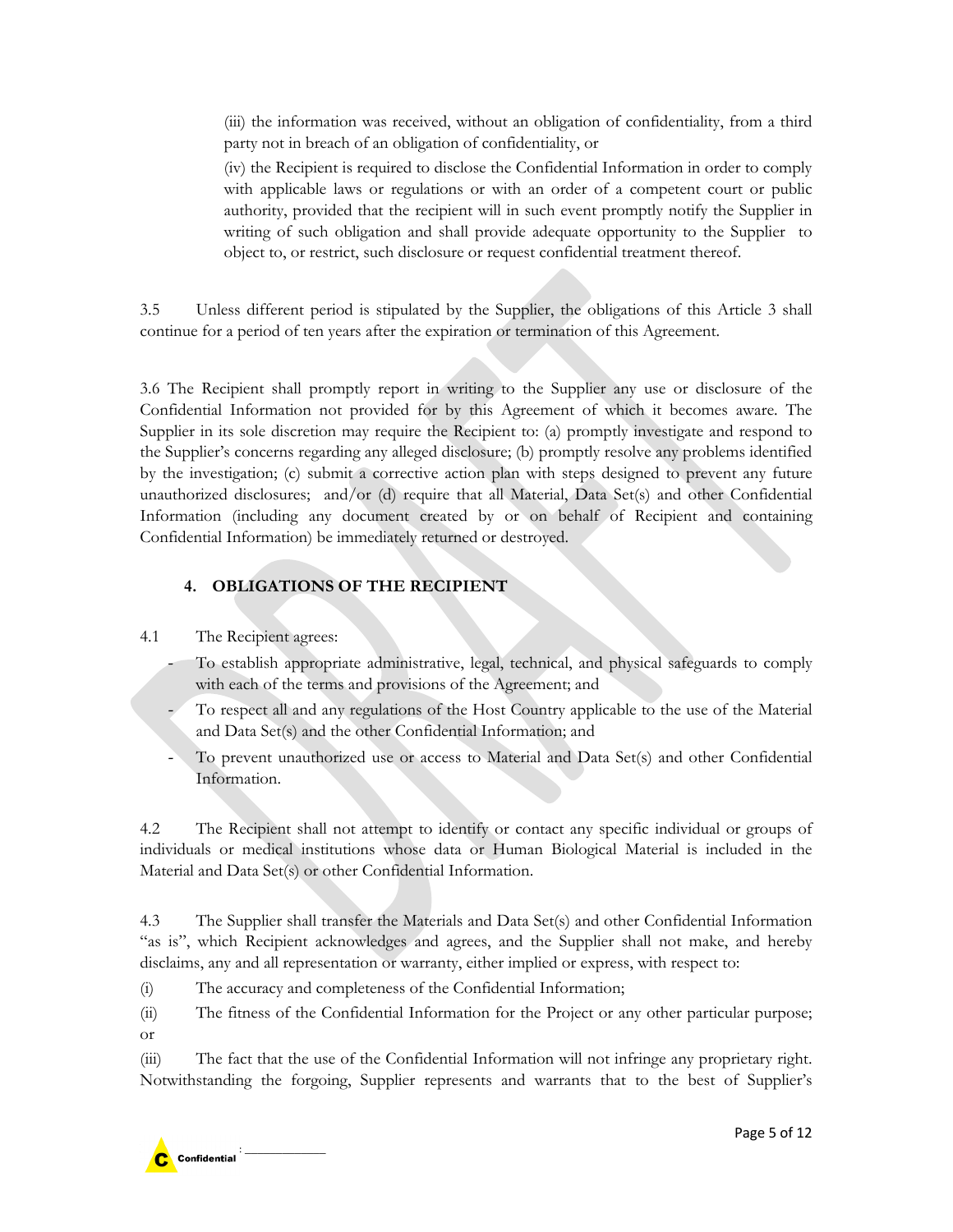knowledge, Recipient can use the Materials and Data Set(s) and other Confidential Information for the Project in accordance with and subject to the terms of this Agreement.

4.4 Recipient shall arrange for the work on the Project to be conducted . . . . *brief description of the way the Recipient will conduct the work outlined in this agreement and presentation of any sub-contractors if any are involved . . .*

## **5. INTELLECTUAL PROPERTY**

5.1 The Recipient acknowledges and agrees that the ownership of Materials and Data Set(s), in particular of Human Biological Material, may be specifically regulated in the Host Country; such regulations may differ from those applicable in the country of the Recipient. Without limitation to the provisions of the preceding sentence, the parties agree that the Recipient does not obtain any right, title, or interest in any of the Materials and Data Set(s) furnished by the Supplier.

5.2 The Recipient agrees that it shall not seek Intellectual Property rights of any kind, or any other protection in respect of the Materials and Data Set(s), other Confidential Information or any Results, without the Supplier's prior written consent.

## **6. COMPLIANCE WITH APPLICABLE LAWS AND STANDARDS**

6.1 Except as may otherwise be provided in this Agreement, the Recipient shall comply with all laws and governmental rules, regulations, good practices and guidelines which are applicable to the Materials and Data Set(s) or the use thereof.

6.2 The Supplier shall be responsible for obtaining all applicable Host Country and international ethical, regulatory and legal approvals that are necessary to carry out the Project, including with respect to the use of the Materials and Data Set(s) or other Confidential Information for the Project in accordance with this Agreement. The Supplier shall be responsible for complying with all Host Country requirements in order to send the Material and Data(s) to Recipient for use in the Project.

6.3 Each Party shall strictly respect the technical instructions for the safe transport of dangerous goods by air published by the International Civil Aviation Organization (ICAO) and all and any applicable Host Country legislation relative to Dangerous Goods Regulations while handling and transporting Material and Data Set(s).

## **7. PUBLICATIONS**

Subject to the provisions set forth in this Article 7 (including without limitation the protection of Confidential Information), the Parties may publish the Results.

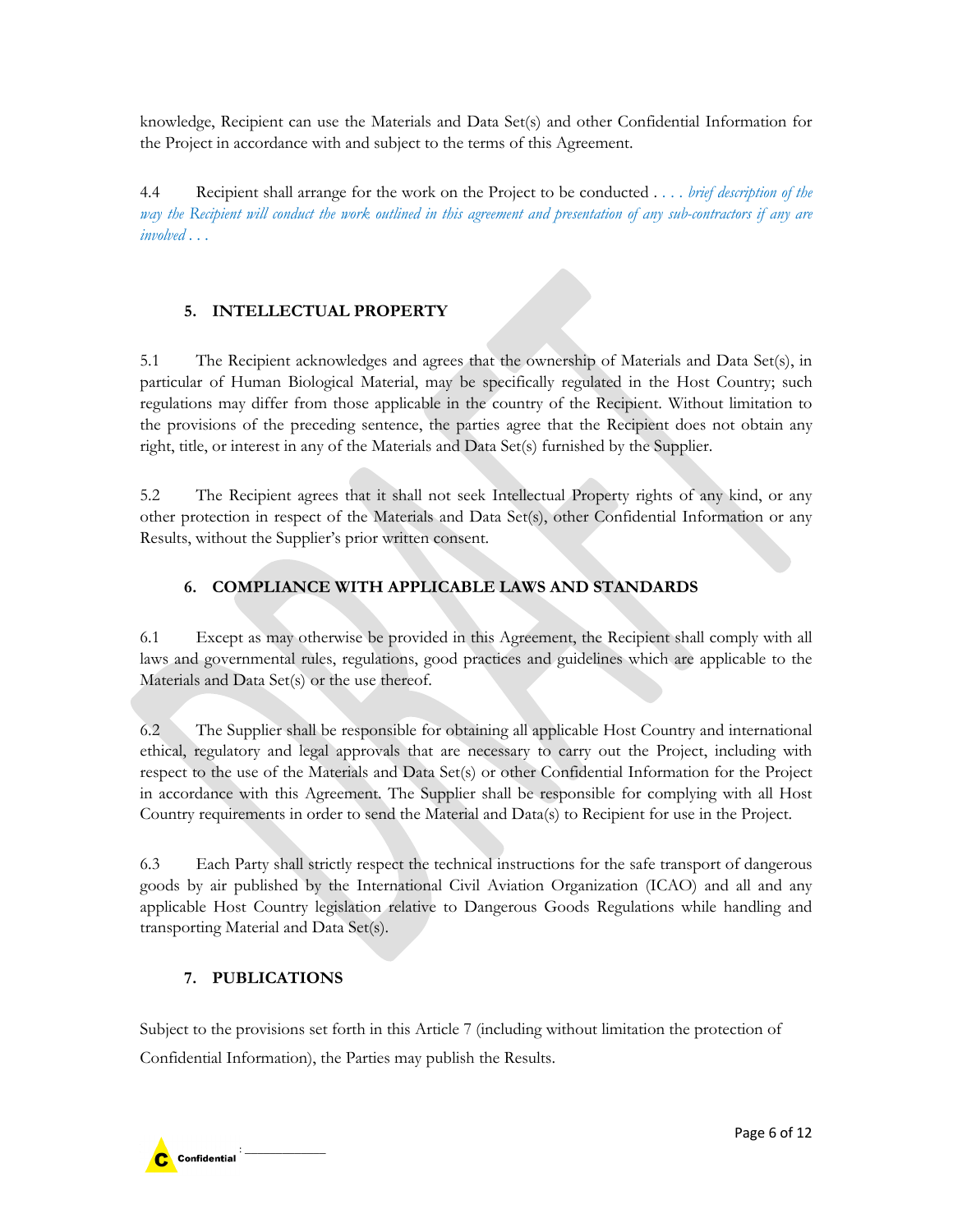7.1 Any Publication of the Results by the Recipient shall be placed under embargo until the Supplier has (i) published the Results in a peer review Publication or (ii) presented the Results at a research conference, or twelve (12) months has pasted from the completion of the Project, whichever occurs first.

7.2 The Recipient shall not prevent the Supplier from releasing a Publication (including disclosing any information relating to the Project and/or the Results) provided that the Recipient shall be provided by the Supplier with the Publication it intends to release at least thirty (30) days before submission for publication in a journal or presentation at an international meeting or other public disclosure. The Recipient will have the right to examine the Publication before it is printed, disseminated or otherwise disclosed, and to make comments within seven (7) days from the receipt of such copy; such Recipient comments shall be given due consideration by the Supplier as long as they are received in sufficient time so as not to delay the publication or presentation.

7.3 In order to avoid prejudicing the confidentiality of any information (including the Materials, Data Set(s) and other Confidential Information), the Recipient shall transmit to the Supplier any material intended to be published at least thirty (30) days before a proposed publication is submitted to any editor, publisher, referee or meeting organizer. In the absence of an objection by the Supplier within that 30-day period, concerning prejudice to the confidentiality of any information, the publication may proceed. The Recipient shall consider seriously and in good faith any other comments offered by the Supplier as long as they are received in sufficient time so as not to delay the publication or presentation.

7.3 Any Publication as referred to above shall duly acknowledge each of the Parties (unless a Party indicates that it does not wish to be associated with any such Publication). In addition to review of the content of publications as referred to above, each Party shall have the right to review the acknowledgement and request reasonable changes to the use of its name, or request that its name be deleted altogether.

7.4 The Parties are encouraged to produce and broadly disseminate electronic versions of important Publications produced as a result of the Project.

## **8. RESULTS SHARING**

The Recipient shall provide the Supplier with the Results within four (4) weeks of Recipient's receipt of the . . . *provide a point when the Recipient must provide to the Supplier results . . .*. Notably, the Recipient shall provide to the Supplier a copy of any report containing Results. The Supplier shall be entitled to use the content of the reports without restriction.

## **9. FINANCIAL CONTRIBUTIONS OF THE PARTIES**

Unless expressly specified otherwise in the Agreement, each Party will be responsible for covering all the costs it incurs in the set up and implementation of the activities under this Agreement. Any given

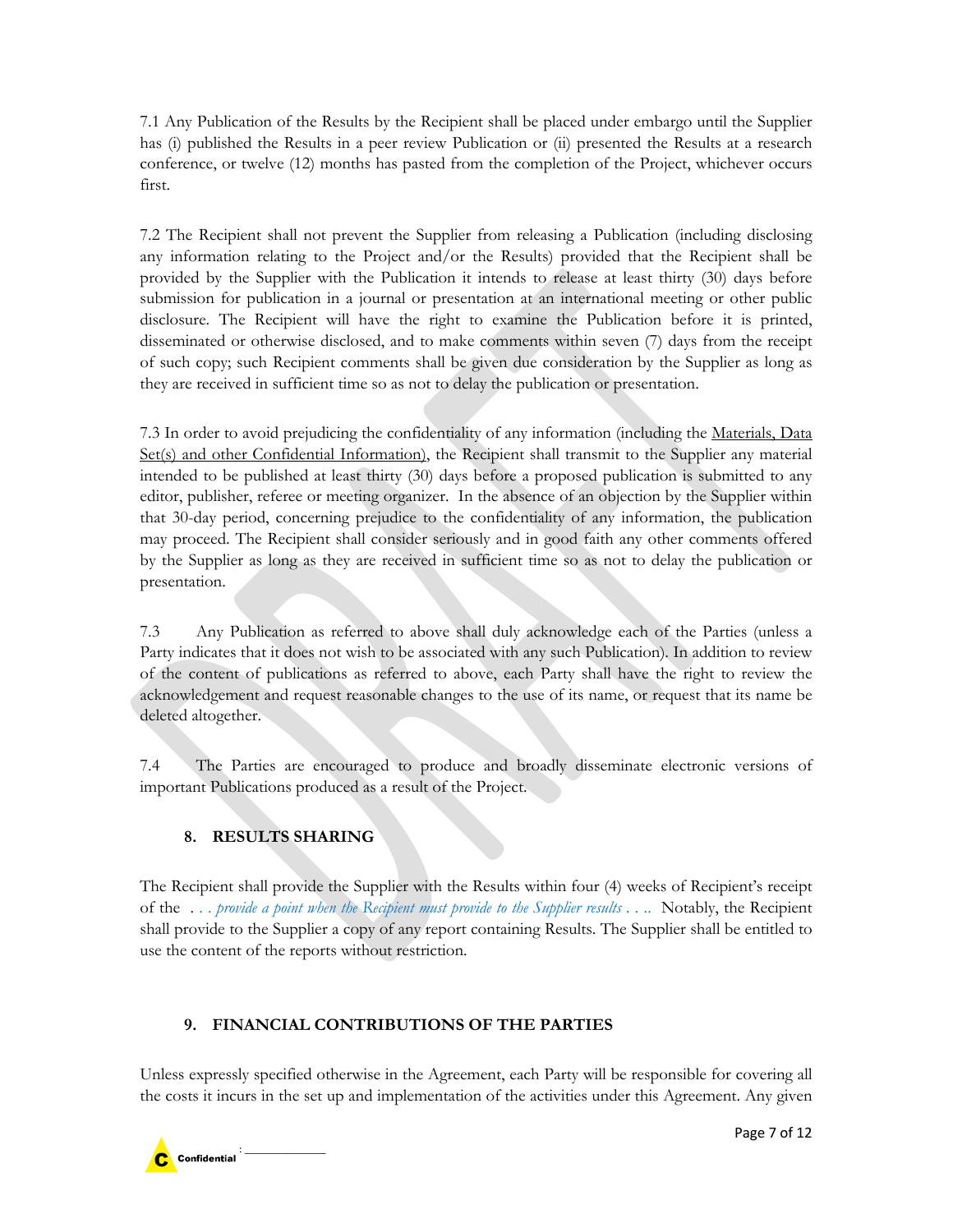expense or cost can only be committed in writing by the Party responsible for paying the cost in question. In no case can one Party commit an expense on behalf of another Party, without the prior written consent of that other Party.

#### **10. LIABILITY**

The Recipient hereby agrees to indemnify the Supplier and their respective affiliates as the case may be from and against all claims, demands, causes of action, damages or costs (including without limitation reasonable outside attorneys' fees and all costs associated with the defense of the matter) arising out of (i) the breach by the Recipient or its Representatives of any provisions of this Agreement, (ii) the use by or on behalf of Recipient of the Material and Data Set(s) or other Confidential Information, except to the extent any such claims, demands, causes of action, damages or costs have been caused by the breach by the Supplier of any provisions of this Agreement.

### **11. TERM AND TERMINATION**

11.1 This Agreement will enter into effect on the Effective Date and will remain in effect until the completion of the Project, or one yearr from the Effective Date, whichever is the earlier.

11.2 In the event that this Agreement is breached by the Recipient, the Supplier may in its sole discretion, without prejudice to any other remedies, a) immediately cease to supply Materials, Data Set(s) and other Confidential Information upon written notice to the Recipient and/or b) request that the Recipient takes appropriate steps to cure such breach, which shall be to their satisfaction. In the event Recipient fails to cure such breach within thirty (30) days of receipt of Supplier's written notice, Supplier shall be entitled to terminate this Agreement with immediate effect.

11.3 On completion of the Project or earlier termination of this Agreement, Recipient (including Recipient's designated sub-contractor as the case may be) shall immediately cease using the Materials, Data Set(s) and other Confidential Information:

Provide detailed guidance as to what the Recipient is to do with the Material and Data Sets and other *confidential information upon termination of completion of this Agreement . . . .*store the Material and Data Sets and other documents containing any Confidential Information in accordance with all applicable laws and generally acceptable industry standards for (i) a period of five (5) years after receipt of the last shipment of Materials, Data Set(s) and/or other Confidential Information. After the above-mentioned storage duration of Material and Data Set(s) by the Recipient, the Recipient shall arrange for the lawful destruction and disposal of all remaining Material and Data Sets and other documents containing any Confidential Information; in case of destruction, the Recipient shall provide the Supplier with the written certification of such lawful destruction and disposal.

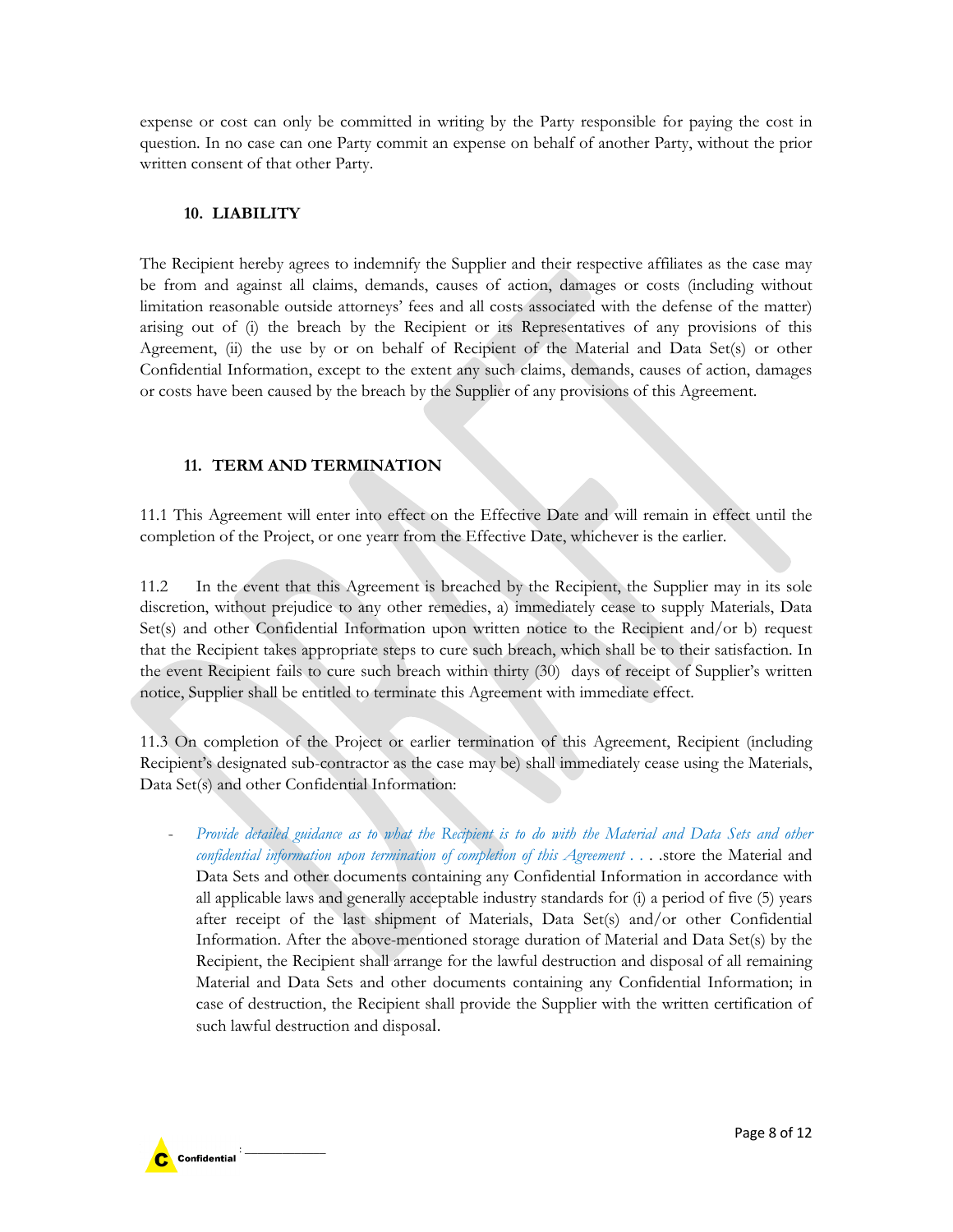11.4 The definitions in Article 1 and Articles 3, 4, 5, 7, 8, 10, this Article 11 and Articles 12, 13, and 14 shall survive the expiration or early termination (for whatever reason) of this Agreement.

#### **12. NO USE OF PARTIES' NAMES AND EMBLEMS**

No Party will use the name and/or emblem of any other Party for publicity purposes, without the prior written consent of that other Party.

### **13. NO REPRESENTATION, PARTNERSHIP OR AGENCY**

The Parties are not entitled to act or to make legally binding declarations on behalf of any other Party. Nothing in this Agreement constitutes an agency, partnership or any other kind of formal business grouping or entity between the Parties.

#### **14. MISCELLANEOUS**

.

Dispute resolution. Any dispute relating to the interpretation or application of this Agreement shall, unless amicably settled, be subject to conciliation. In the event of failure of the latter, the dispute shall be settled by arbitration. The arbitration shall be conducted in accordance with the modalities to be agreed upon by the parties or, in the absence of agreement, with the rules of arbitration of the International Chamber of Commerce. The parties shall accept the arbitral award as final.

Entire Agreement. This Agreement constitutes the final and entire agreement between the Parties. This Agreement may not be modified except in writing signed by a duly authorized representative of each Party.

No Assignment. Other than to an affiliate, a Party may not assign or transfer the Agreement, the rights and obligations hereunder, or any interest herein, without the other Parties' express prior written consent.

Waiver. The failure of a Party to require the performance of a term or obligation or to exercise any right under this Agreement or the waiver of any breach hereunder shall not prevent subsequent enforcement of such term or obligation or exercise of such right or the enforcement at any time of any other right hereunder, or be deemed a waiver of any subsequent breach of the provision so breached, or of any other breach hereof.

Severability. Invalidity or unenforceability of one or more provisions of this Agreement shall not affect any other provision of this Agreement.

Headings. The captions and headings used in this Agreement are inserted for convenience only and shall not affect the meaning or interpretation of this Agreement.

Counterparts. This Agreement may be executed in two or more counterparts, each of which shall be deemed an original and all of which together shall constitute one and the same instrument.

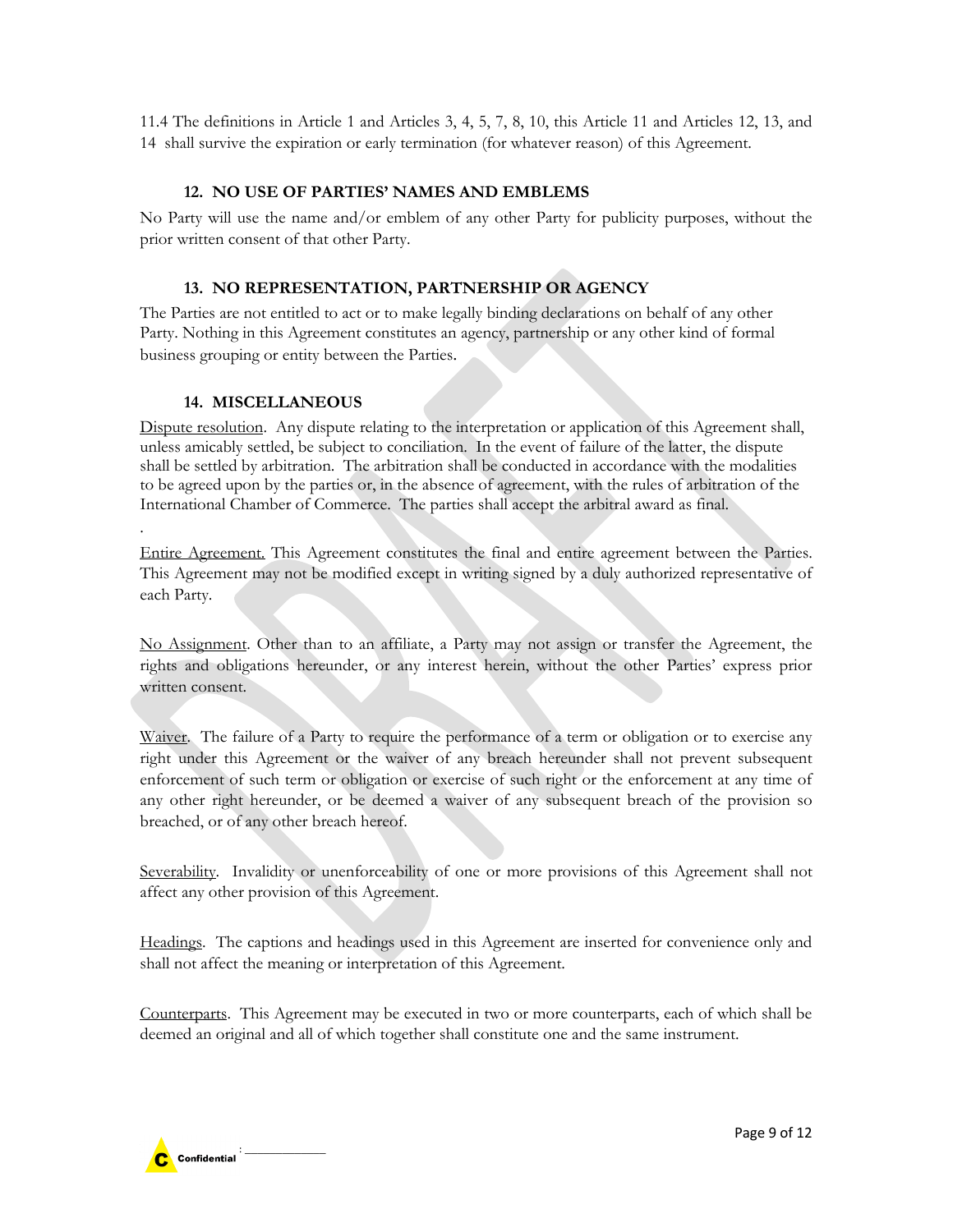No Third Party rights. Except where expressly stated in this Agreement to the contrary, no person who is not a party to this Agreement has any rights under any relevant law or legislation to enforce or enjoy the benefit of any term of this Agreement.

Privileges and immunities of WHO**.** Nothing contained herein shall be construed as a waiver of any of the privileges and immunities enjoyed by WHO under national or international law, and/or as submitting WHO to any national court jurisdiction.

Annexes. In the event of any inconsistency or conflict between this Agreement and any of the Annexes, this Agreement shall prevail.

Executed in XX originals,

| Name and Title: |  |  |
|-----------------|--|--|
| Organization:   |  |  |
| Signature:      |  |  |
| Date:           |  |  |

| Name and Title: |  |
|-----------------|--|
| Organization:   |  |
| Signature:      |  |
| Date:           |  |

| Name and Title: | $\sim$ |
|-----------------|--------|
| Organization:   |        |
| Signature:      |        |
| Date:           |        |

| Name and Title: |  |
|-----------------|--|
| Organization:   |  |

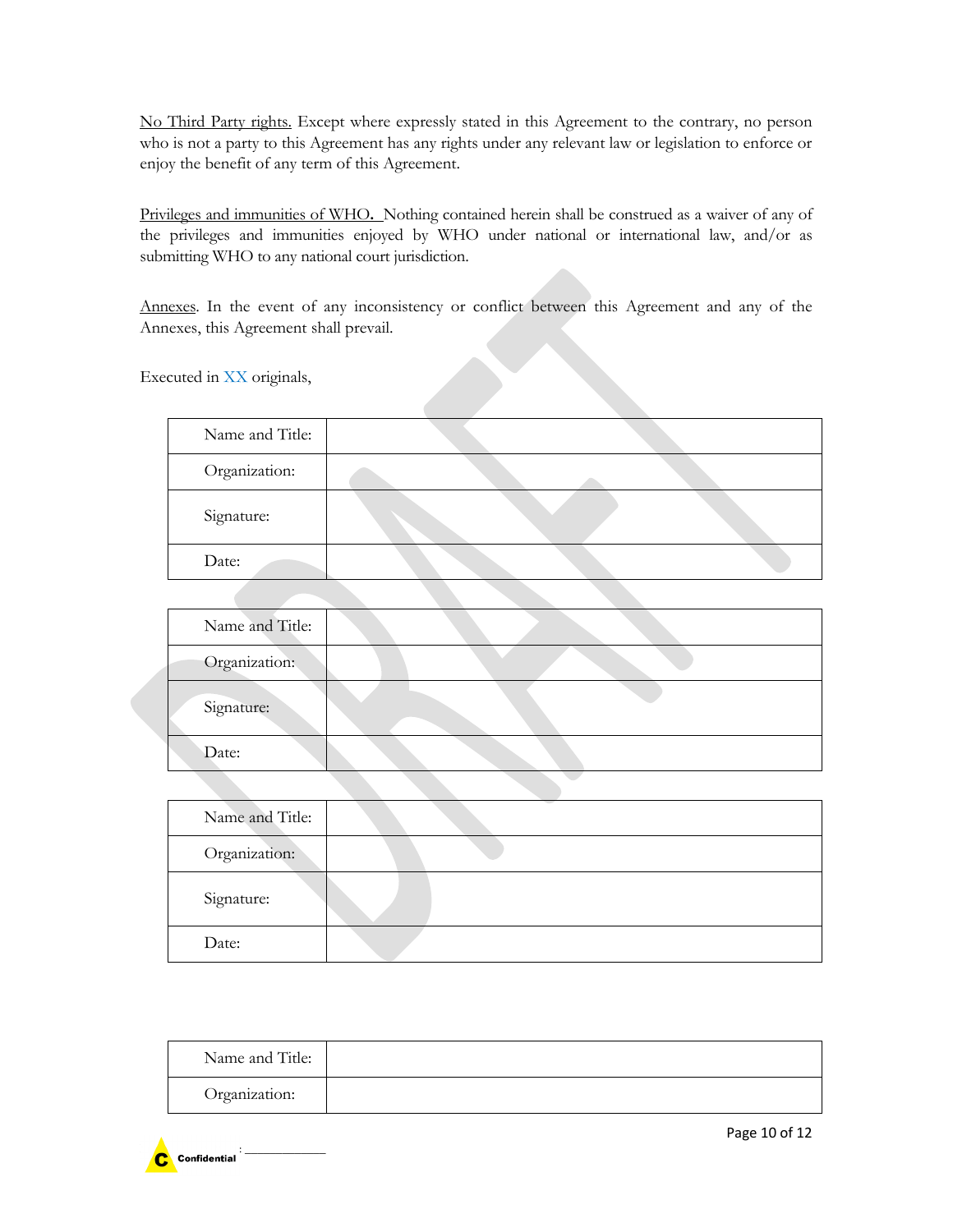| Signature: |  |
|------------|--|
| Date:      |  |